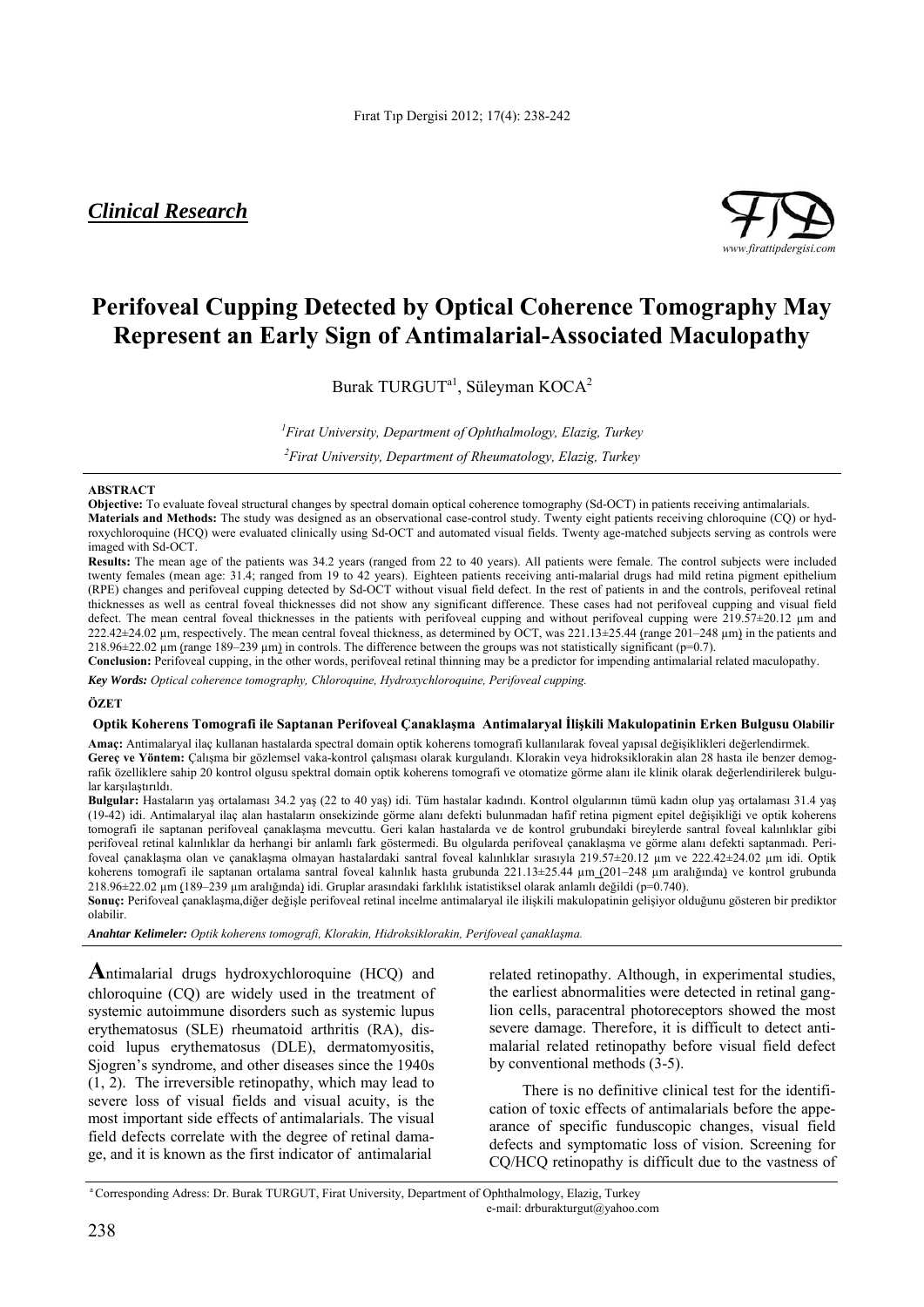patients receiving treatment, nonspecificity of antimalarial related retinopathy symptoms including reading and far-sight difficulties, and limited availability and high costs for sophisticated diagnostic methods (2-5).

In this study, we aimed to evaluate foveal structural changes by spectral domain optical coherence tomography (Sd-OCT) in patients receiving CQ or HCQ.

## **MATERIALS AND METHODS**

Twenty eight female patients (22 SLE and 6 RA) referred to our ophthalmology outpatient clinic from Rheumatology Clinic for the evaluations of antimalarial maculopathy were examined. Twenty controls were selected from female individuals with normal Sd-OCT images and visual fields. All patients and the control subjects underwent a complete ophthalmologic examination including best-corrected visual acuity, slit-lamp biomicroscopy, intraocular pressure measurement, dilated fundoscopy.

Repeated visual field tests were performed with full-threshold screening program**,** by an automated perimeter (Octopus 101, Haag Streit Interziag Inc.). The Sd-OCT images of patients and controls were evaluated by single observer (BT) who is retinal specialist experienced in the evaluation of Sd-OCT images. OCT examinations were performed using a Spectral OCT (OCT/SLO, OTI Inc., Toronto, Canada). During OCT examination the maculae were scanned on six radial sections including the horizontal, vertical and oblique planes through the centre of the fovea. The foveal thicknesses and the perifoveal thicknesses at the endpoint of the flattening foveal contour in four quadrants (temporal, nasal, superior and inferior) were measured automatically using the topography software and were manually measured using caliper built into the OCT device, respectively (Figure1 and 2).

The study was performed following the tenets of the Declaration of Helsinki and the approval of the institutional ethics committee and was designed an observational comparative clinical trial. Informed consents were obtained from the participants.

#### **Statistical Analysis**

Statistical analysis was performed using the Statistical Package for the Social Sciences version 13.0 (SPSS, Inc., Chicago, IL, USA). The Student t test and chi-square test was used to compare nominal and categorical variables among the study groups, respectively. Results were given as means  $\pm$  standard deviations. P value less than 0.05 was considered as statistically significant.

## **RESULTS**

The mean age of the patients was 34.2 years (ranged from 22 to 40 years). The control subjects were included twenty females (mean age: 31.4; ranged from 19 to 42 years). Twenty two patients had SLE and six patients had RA. Visual acuities were ranged in 20/40- 20/20 in all patients. The duration of the antimalarial drug use in the patients was ranged from 18 to 72 months.

Ophthalmoscopy was revealed mild to moderate retina pigment epithelium (RPE) changes in twenty eight patients receiving antimalarials. One patient had incomplete bull's eye maculopathy in the right eye and moderate narrowing of retinal vessels in the left eye beside RPE changes. Although OCT failed to reveal the disruption of inner and outer segment (IS/OS) junction in 26 patients, it demonstrated the perifoveal cystic lesions in both eyes in a patient without perifoveal thinning, and the disruption of IS/OS junction in another patient which has incomplete bull's eye maculopathy and without perifoveal thinning. The mean central foveal thicknesses were 221.1±25.4 (range 201–248 µm) and 218.9±22.1 µm (range 189– 239  $\mu$ m) in patients and controls respectively (p>0.05). 64.3% patients (18 patients) had perifoveal retinal thinning without central foveal thinning and visual field defect (Figure 3 and 4) while 35.7% patients (10 patients) had similar perifoveal retinal thicknesses in controls. The mean perifoveal thickness in patients with perifoveal cupping was lower than in patients without perifoveal cupping (p=0.03) and controls (p=0.04, Table 1).

*Table 1. Mean central foveal thickness, and mean perifoveal thicknesses from four quadrants*

|                               | Patients (n=28)                     |                                               | <b>Controls</b>   |
|-------------------------------|-------------------------------------|-----------------------------------------------|-------------------|
|                               | With perifoveal cupping<br>$(n=18)$ | <b>Without perifoveal</b><br>cupping $(n=10)$ | $(n=20)$          |
|                               |                                     |                                               |                   |
| Central foveal thickness (um) | 219.57±20.12                        | 222.42±24.02                                  | $218.9 + 22.1$    |
| <b>Perifoveal thicknesses</b> |                                     |                                               |                   |
| Nasal quadrant (µm)           | $198.4 \pm 15.9$                    | $245.12 \pm 40.8$                             | $249.11 \pm 29.2$ |
| Temporal quadrant (µm)        | $201.70 \pm 20.13$                  | $237.8 \pm 46.6$                              | $246.5 \pm 35.16$ |
| Superior quadrant (µm)        | 199.31± 23.72                       | $246 \pm 39.1$                                | $244.5 \pm 39.58$ |
| Inferior quadrant (µm)        | $200.9 \pm 17.8$                    | $230.11 \pm 45.9$                             | $251.3 \pm 40.15$ |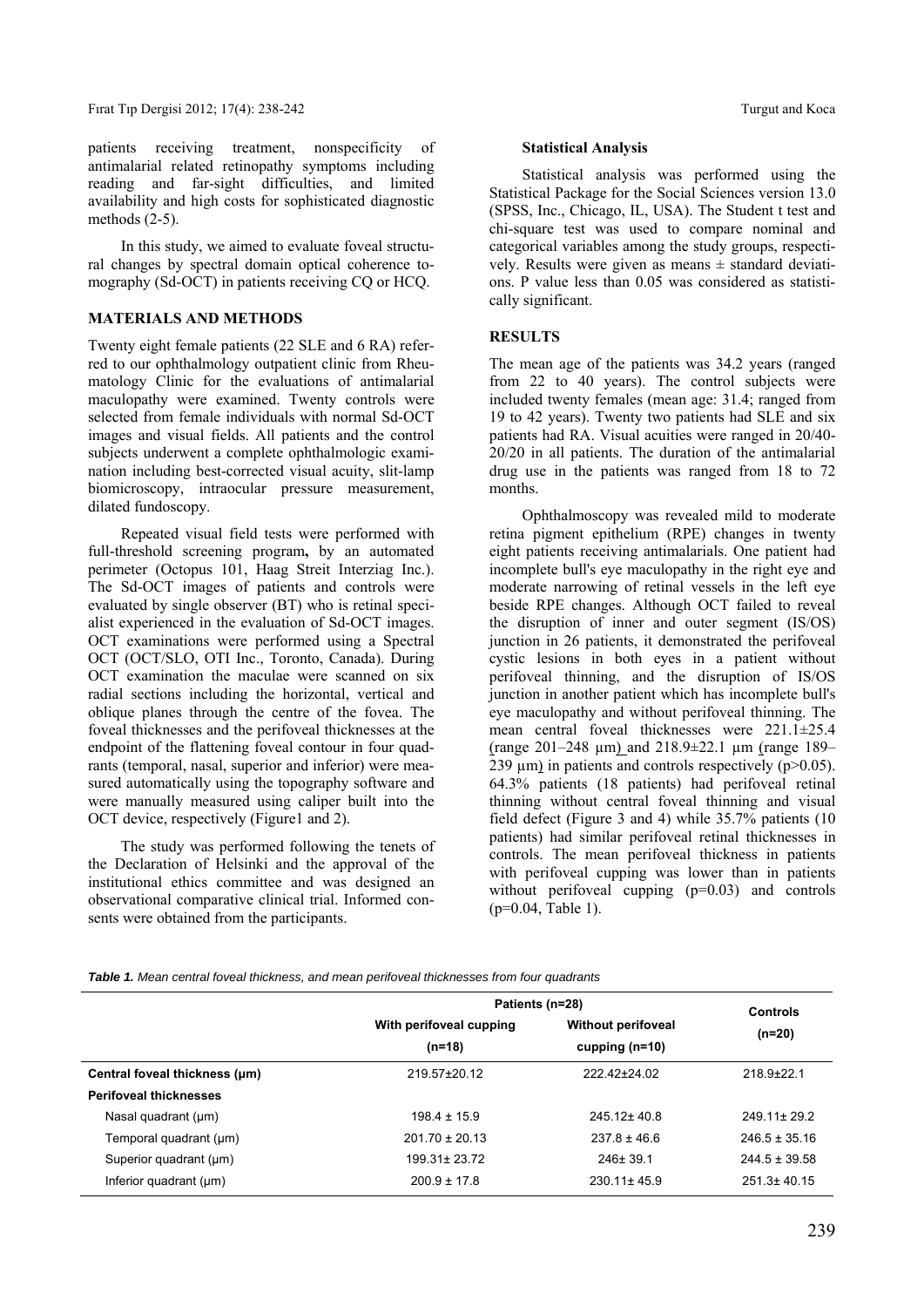## Fırat Tıp Dergisi 2012; 17(4): 238-242 Turgut and Koca



 *Figure 1. Macular OCT scan image samples from controls. Spectral domain OCT demonstrates normal foveal contour and central foveal depression (white arrow)* 



*Figure 2. OCT scan crossing over fovea superimposed onto scanning laser ophthalmoscope image for same control* 



*Figure 3. Macular OCT scan image samples from patients receiving antimalarial. Spectral domain OCT demonstrates flattening of foveal contour, perifoveal cupping (white arrows) and disappearance in the visualization of normal central foveal depression but neither loss of the photoreceptor nor increased choroidal reflectivity* 



*Figure 4. OCT scan crossing over fovea superimposed onto scanning laser ophthalmoscope image for same patient.*

## **DISCUSSION**

Antimalarial drugs CQ and HCQ are widely used in the treatment of various autoimmune disorders. Although antimalarial are usually well tolerated, often retinal toxicity which may cause vision-threatening effects is required to change or discontinue these drugs. Thus, it is important to detect early stages of CQ/HCQ retinopathy and, to predict the development of retinopathy which may be more useful  $(1, 5)$ .

The pathophysiologic mechanisms of CQ/HCQ retinopathy are not exactly understood. The earliest abnormalities in retina are detected in ganglion cells. Paracentral photoreceptors are showed the most severe damage whilst ganglion cells and retinal pigment epithelium (RPE) cells are less severely affected  $(2-6)$ . Histopathologic studies of human and animal retinas with CQ/HCQ toxicity have shown loss of ganglion cells and subsequently photoreceptors and consequently leading to atrophy of the RPE, especially in the perifoveal region (2).

Antimalarial related maculopathy is characterized by relative sparing of foveolar function in the presence of parafoveolar dysfunction and subsequent photoreceptor degeneration (1, 4).

Antimalarial-associated retinopathy may be classified as premaculopathy and bull's eye retinopathy. The visual field defects correlate with the degree of retinal damage and it is the first indicator of retinopathy (3-5).

Antimalarials are highly concentrated in the pigmented ocular tissues such as RPE, binds to melanin, and may remains there for prolonged periods of time even after cessation of therapy. The destruction of paracentral photoreceptors with sparing of the foveal cones explains the fundoscopic appearance of the bull's eye maculopathy (1, 2).

Premaculopathy consists of fine pigmentary stippling of the macula and loss of foveal reflex. It may progress to true retinopathy that usually consists of stippled hyperpigmentation of the macula, and is surrounded first by a clear zone of depigmentation and then by a second ring of pigment, giving a bull's eye appearance. Frequent screening may be necessary to detect reversible premaculopathy (3-5).

Early CQ/HCQ retinopathy though still inadequately described, is defined as an acquired paracentral scotoma on threshold visual field testing, with no detectable retinal findings, while advanced retinopathy has associated parafoveal RPE atrophy (1-3).

The ganglion cell population is the densest at the macular region. So, antimalarials would affect firstly ganglion cells at perifoveal region. The fact that the first functional change is a paracentral scotoma, and the first observable RPE changes are seen in this area supports this assumption (1-5). Therefore, the detection of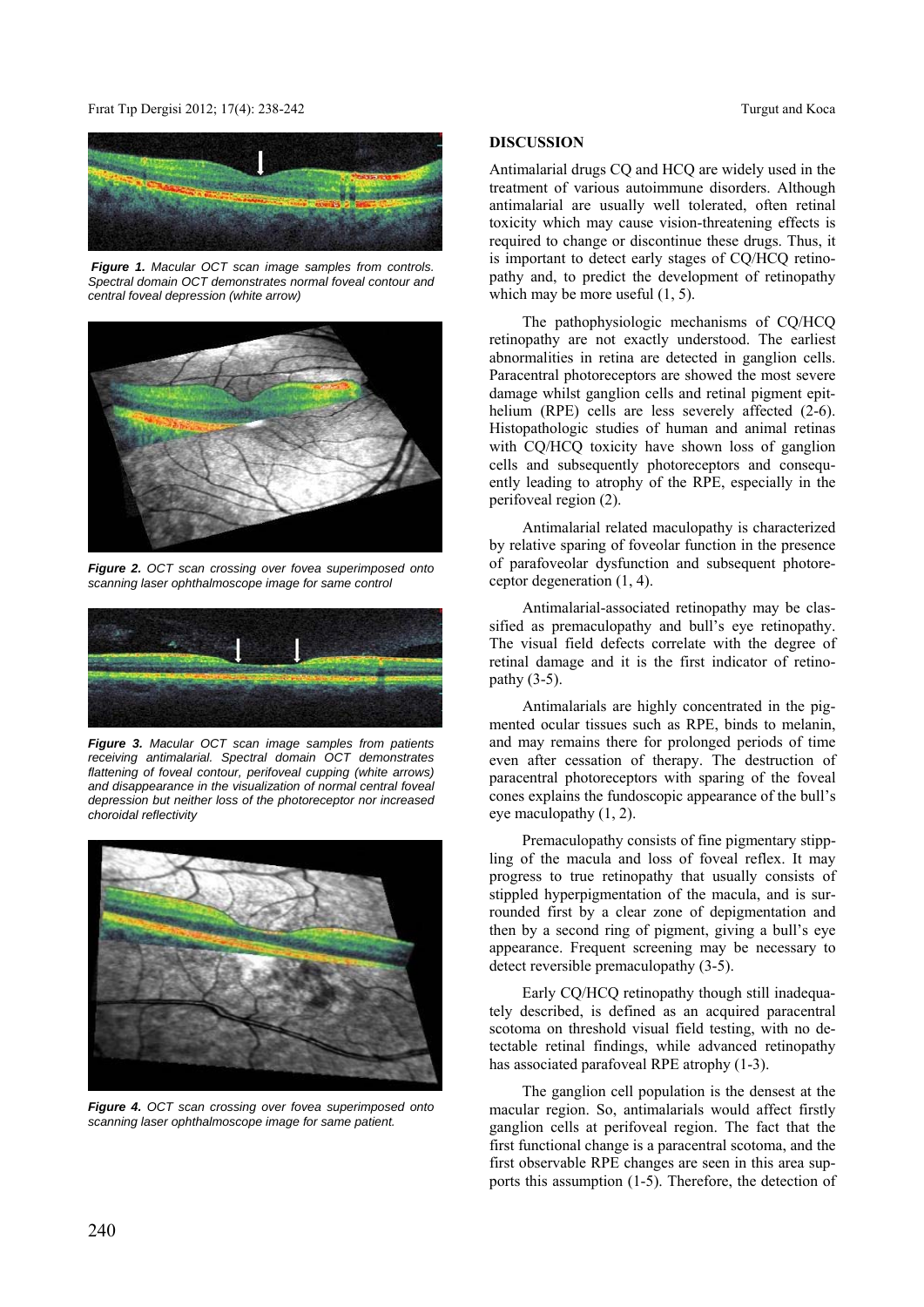perifoveal cupping or perifoveal retinal thinning may provide more accurate and earlier predictions of antimalarial toxicity, even before the scotoma develops and even maybe prevent further damage by stopping the drug at this point.

The OCT may give the information on the status of the RPE, photoreceptors, and the retinal thickness (6-9). Recently, Rodriguez et al have shown discontinuity or loss of perifoveal photoreceptor inner segment and outer segment (IS/OS) junctions and thinning of the outer nuclear layer by ultra high resolution optical coherence tomography (UHR-OCT) in patients receiving HCQ (8). However, they have not been able to shown distinctive effects on the ganglion cells. We present a distinctive finding on these cells and consider that it may be termed as perifoveal cupping because of the thinning or foveolar flattening at the retinal ganglion cell layer.

Retinal structural abnormalities in patients receiving antimalarial drugs have been identified prior to ophthalmoscopically visible alterations using multifocal electroretinography (mfERG) and UHR-OCT (8- 10). However, the screening for antimalarial related maculopathy is difficult because of the vastness of patients receiving treatment, nonspecific early symptoms (reading difficulties, far sight difficulties), and limited availability and the sophistication and expensiveness of diagnostic methods above mentioned. In addition, UHR-OCT is not available as yet for general clinical use (7).

Up to date, the reduction of retinal thickness and disruption at IS/OS junction at perifoveal region were demonstrated in the OCT studies concerning antimalarial related maculopathy (7-11). Kellner et al. reported that loss of outer nuclear layer thickness detected by OCT might be the earliest indicator of CQ retinopathy. Also, Kellner et al demonstrated that retinal thickness in parafoveal area by OCT was most severely reduced  $(7-10)$ .

#### **REFERENCES**

- 1. Fyodorov I, Sturm PF, Robertson WW Jr. Compression-plate fixation of femoral shaft fractures in children aged 8 to 12 years. J Pediatr Orthop 1999; 19: 578-81.
- 2. Yam JC, Kwok AK.Ocular toxicity of hydroxychloroquine. Hong Kong Med J 2006; 12: 294–304.
- 3. Wetterholm DH, Winter FC. Histopathology of chloroquine retinal toxicity. Arch Ophthalmol 1964; 71: 82–7.
- 4. Weiner A, Sandberg MA, Gaudio AR, Kini MM, Berson EL. Hydroxychloroquine retinopathy. Am J Ophthalmol 1991; 112: 528–34.
- 5. Easterbrook M. The ocular safety of hydroxychloroquine. Semin Arthritis Rheum 1993; 23: 62-7.

Similarly, two recent case reports by Fung and Fontaine et al. demonstrated that the detection of reduced macular thickness with hyporeflective atrophic retina and pigment epithelium or increased reflectance of the choroid layer in a perifoveal region by OCT can support a suspected diagnosis of CQ or HCQ related retinal toxicity (11, 12). In addition, Korah et al reported that loss of ganglion cell layers, causing marked retinal thinning of the macula and parafoveal region may be early evidence of CQ toxicity (13).

In our previous case report, we had been demonstrated the regression in the HCQ maculopathy by Sd-OCT. However, we did not observe any foveal contour changes such as perifoveal cupping or the flattening of the foveal contour and foveal/perifoveal retinal thinning (14).

However, none of these studies above mentioned demonstrated the foveal cupping. The observation of this finding in some patients without clinically and perimetrically specific findings of antimalarial maculopathy is spectacular. In our study, we demonstrated the enlargement of central foveolar depression area due to flattening foveal contour or perifoveal cupping in eighteen patients. In these cases, central foveal thicknesses were normal range whereas perifoveal retinal thicknesses were reduced.

## **Conclusion**

OCT is a noninvasive and easy method for screening antimalarial maculopathy (6- 10). The detection of perifoveal cupping in patients without specific visual field defects in OCT, and with mild visual acuity complaints may be a predictor for early antimalarial maculopathy. However, further studies are necessary to verify this prediction.

Acknowledgments The authors indicate no financial support or financial conflict of propriary interest.

- 6. Marmor MF, Carr RE, Easterbrook M, Farjo AA, Mieler WF. Recommendations on screening for chloroquine and hydroxychloroquine retinopathy: a report by the American Academy of Ophthalmology. Ophthalmology 2002; 109: 1377-82.
- 7. Huang D, Swanson EA, Lin CP, et al. Optical coherence tomography. Science 1991; 254: 1178-81.
- 8. Kellner S, Weinitz S, Kellner U. Spectral domain optical coherence tomography detects early stages of chloroquine retinopathy similar to multifocal electroretinography, fundus autofluorescence and near-infrared autofluorescence. Br J Ophthalmol 2009; 93: 1444-7.
- 9. Rodriguez-Padilla JA, Hedges TR 3rd, et al. High-speed ultrahigh-resolution optical coherence tomography findings in hydroxychloroquine retinopathy. Arch Ophthalmol 2007; 125: 775-80.